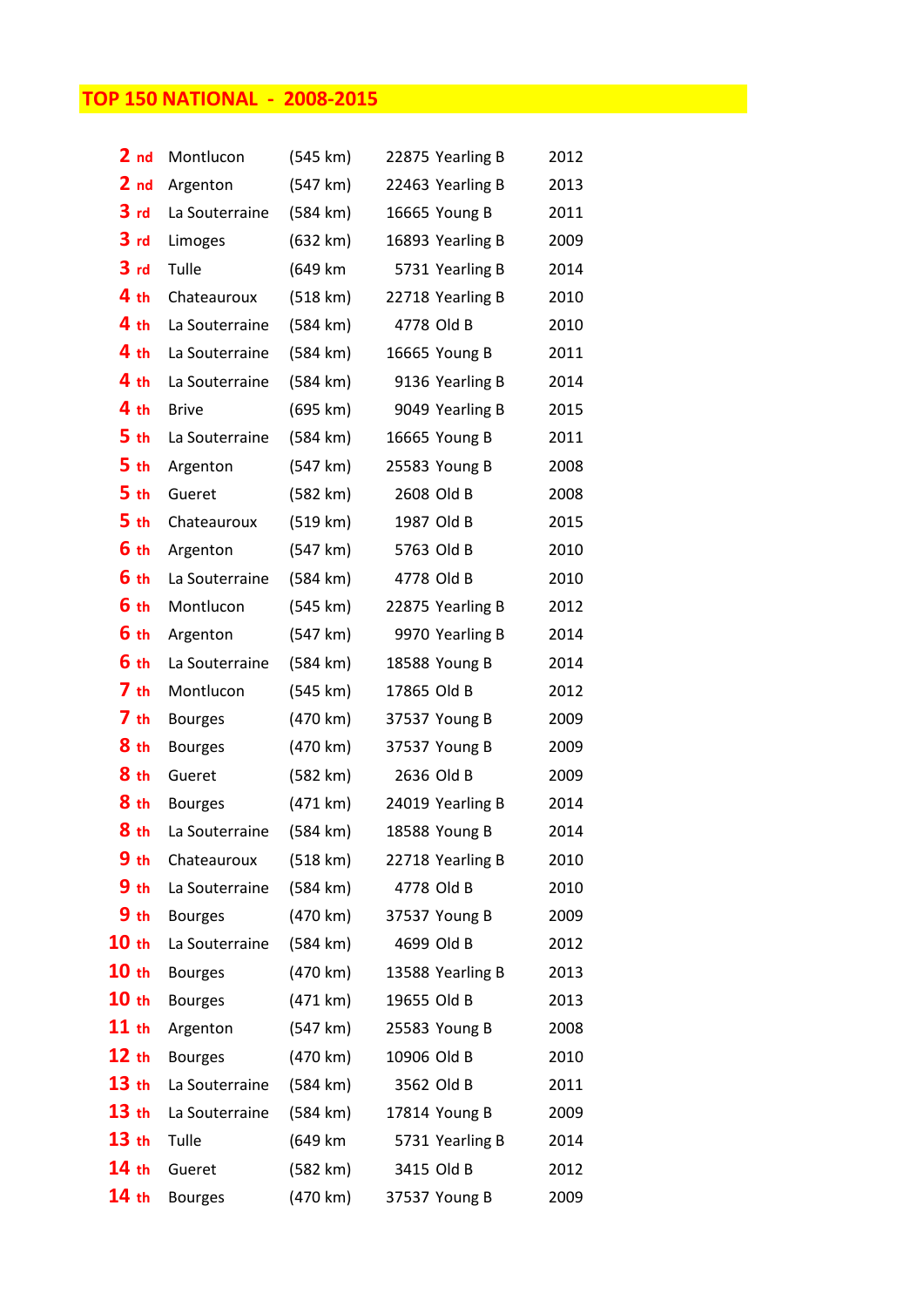| 14th             | Tulle          | (649 km  | 5731 Yearling B  | 2014 |
|------------------|----------------|----------|------------------|------|
| 15 <sub>th</sub> | Gueret         | (582 km) | 2608 Old B       | 2008 |
| 15 <sub>th</sub> | Argenton       | (547 km) | 6177 Yearling B  | 2008 |
| 16th             | Gueret         | (582 km) | 2636 Old B       | 2009 |
| 17th             | Tulle          | (649 km  | 5731 Yearling B  | 2014 |
| 18 th            | La Souterraine | (584 km) | 9136 Yearling B  | 2014 |
| 19 <sub>th</sub> | Gueret         | (582 km) | 2608 Old B       | 2008 |
| 20 <sub>th</sub> | Gueret         | (582 km) | 14784 Young B    | 2008 |
| 20 <sub>th</sub> | Gueret         | (582 km) | 14784 Young B    | 2008 |
| 20 <sub>th</sub> | Souillac       | (725 km) | 7315 Old B       | 2008 |
| 20 <sub>nd</sub> | Argenton       | (547 km) | 22463 Yearling B | 2013 |
| 20 <sub>th</sub> | <b>Bourges</b> | (471 km) | 24019 Yearling B | 2014 |
| 20 <sub>th</sub> | Limoges        | (667 km  | 18290 Old B      | 2014 |
| 20 <sub>th</sub> | La Souterraine | (584 km) | 7176 Old B       | 2014 |
| $20$ th          | Limoges        | (667 km  | 8303 Old B       | 2015 |
| 22 <sub>nd</sub> | Montlucon      | (545 km) | 22875 Yearling B | 2012 |
| 22 <sub>nd</sub> | La Souterraine | (584 km) | 4459 Old B       | 2009 |
| 22 <sub>nd</sub> | Tulle          | (649 km  | 5731 Yearling B  | 2014 |
| 23 <sub>rd</sub> | Gueret         | (582 km) | 2608 Old B       | 2008 |
| 23 <sub>rd</sub> | La Souterraine | (584 km) | 4459 Old B       | 2009 |
| 23 <sub>rd</sub> | Argenton       | (547 km) | 16325 Old B      | 2013 |
| 24 th            | <b>Bourges</b> | (470 km) | 37537 Young B    | 2009 |
| $24$ th          | La Souterraine | (584 km) | 4459 Old B       | 2009 |
| 25 <sub>th</sub> | <b>Bourges</b> | (470 km) | 15508 Yearling B | 2009 |
| $25$ th          | Gueret         | (582 km) | 12592 Old B      | 2013 |
| 26 th            | Chateauroux    | (519 km) | 1987 Old B       | 2015 |
| $27$ th          | Argenton       | (547 km) | 5763 Old B       | 2010 |
| $27$ th          | Montlucon      | (545 km) | 17865 Old B      | 2012 |
| 27 th            | Chateauroux    | (518 km) | 16479 Old B      | 2012 |
| $27$ th          | Argenton       | (547 km) | 6177 Yearling B  | 2008 |
| 27 th            | Gueret         | (582 km) | 15007 Yearling B | 2013 |
| 27 th            | Tours          | (498 km  | 24097 Young B    | 2014 |
| 28 th            | <b>Bourges</b> | (470 km) | 22499 Yearling B | 2009 |
| 29 th            | <b>Bourges</b> | (470 km) | 16859 Yearling B | 2012 |
| 29 th            | Gueret         | (582 km) | 2636 Old B       | 2009 |
| 29 th            | Gueret         | (582 km) | 2656 Old B       | 2013 |
| 30 th            | Argenton       | (547 km) | 22384 Yearling B | 2012 |
| 30 th            | Souillac       | (725 km) | 7315 Old B       | 2008 |
| $31$ st          | Gueret         | (582 km) | 2608 Old B       | 2008 |
| $31$ st          | La Souterraine | (584 km) | 4659 Old B       | 2008 |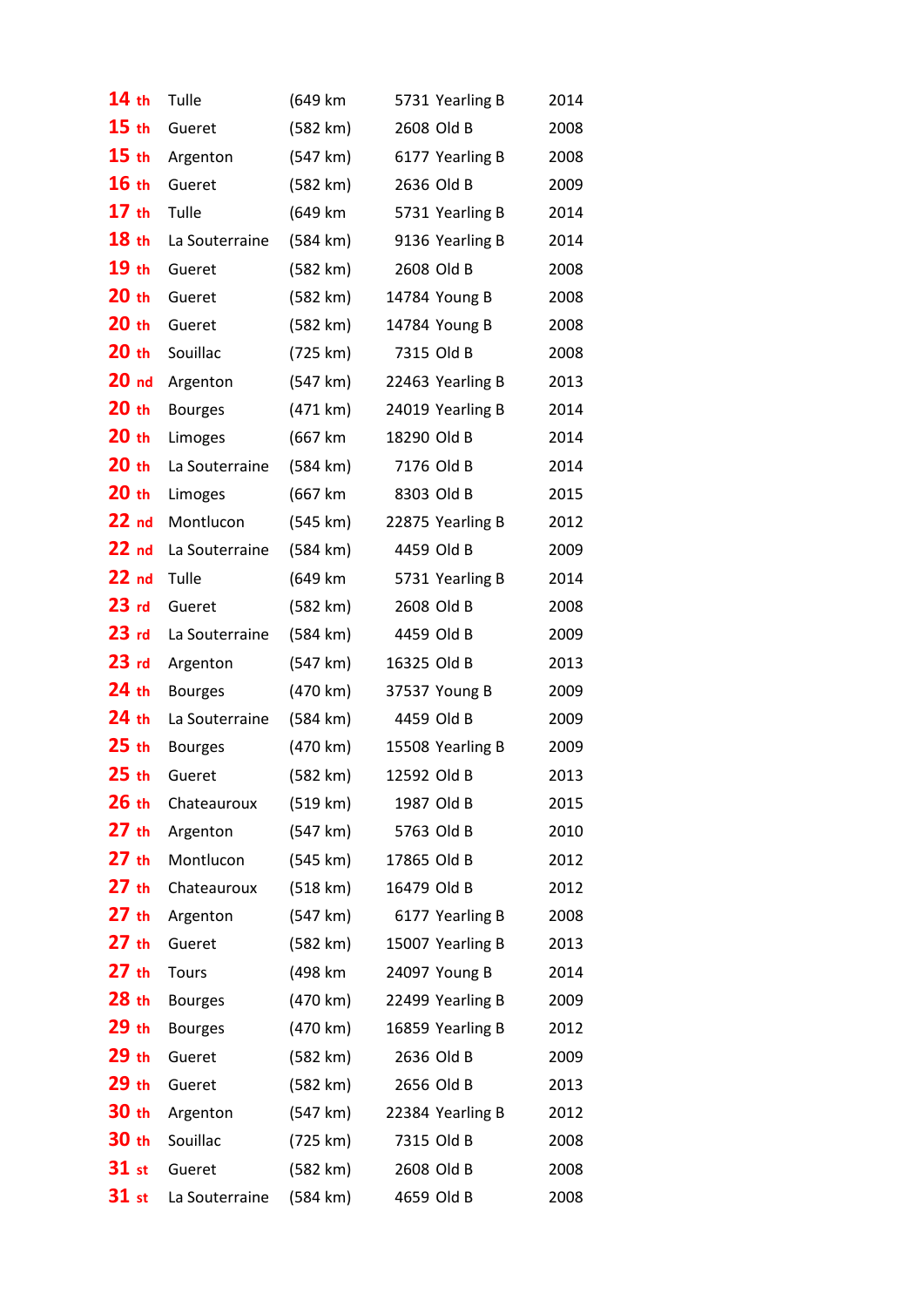| 32 nd            | La Souterraine | (584 km)           | 4778 Old B       | 2010 |
|------------------|----------------|--------------------|------------------|------|
| 33 rd            | Argenton       | (547 km)           | 16325 Old B      | 2013 |
| 34 th            | Argenton       | (547 km)           | 5763 Old B       | 2010 |
| 34 th            | Gueret         | (582 km)           | 14784 Young B    | 2008 |
| 34 th            | <b>Bourges</b> | (470 km)           | 37537 Young B    | 2009 |
| 34 th            | Issoudun       | (495 km)           | 16615 Young B    | 2013 |
| 35 th            | Argenton       | (547 km)           | 25583 Young B    | 2008 |
| 35 th            | Chateauroux    | (518 km)           | 22254 Old B      | 2013 |
| 35 th            | Chateauroux    | (518 km)           | 12071 Young B    | 2013 |
| 36 th            | La Souterraine | (584 km)           | 4459 Old B       | 2009 |
| 37 <sub>th</sub> | Argenton       | (547 km)           | 7046 Yearling B  | 2012 |
| 39 th            | <b>Bourges</b> | (470 km)           | 24676 Old B      | 2011 |
| 39 th            | Limoges        | (667 km)           | 17735 Yearling B | 2012 |
| 39 th            | Limoges        | (632 km)           | 16012 Yearling B | 2008 |
| 41 st            | <b>Bourges</b> | (470 km)           | 22476 Old B      | 2010 |
| 41 st            | Montlucon      | (545 km)           | 22875 Yearling B | 2012 |
| 41 st            | La Souterraine | (584 km)           | 21258 Young B    | 2008 |
| 41 st            | La Souterraine | (584 km)           | 4659 Old B       | 2008 |
| 42 nd            | Argenton       | (547 km)           | 25583 Young B    | 2008 |
| 44 th            | <b>Bourges</b> | (470 km)           | 20544 Yearling B | 2011 |
| 45 th            | La Souterraine | (584 km)           | 17814 Young B    | 2009 |
| 45 th            | Gueret         | (582 km)           | 16619 Young B    | 2014 |
| 46 th            | La Souterraine | (584 km)           | 4778 Old B       | 2010 |
| 46 th            | Souillac       | (725 km)           | 7315 Old B       | 2008 |
| 47 th            | Argenton       | (547 km)           | 22384 Yearling B | 2012 |
| 47 th            | Argenton       | (547 km)           | 25583 Young B    | 2008 |
| 47 th            | <b>Bourges</b> | (470 km)           | 16771 Yearling B | 2008 |
| 47 th            | Limoges        | (632 km)           | 16012 Yearling B | 2008 |
| 47 th            | Montlucon      | (545 km)           | 16982 Yearling B | 2015 |
| 48 th            | Tulle          | (649 km            | 8621 Yearling B  | 2015 |
| 49 th            | <b>Bourges</b> | (470 km)           | 17138 Yearling B | 2010 |
| 49 th            | Gueret         | (582 km)           | 14784 Young B    | 2008 |
| 49 th            | <b>Bourges</b> | (470 km)           | 15508 Yearling B | 2009 |
| 49 th            | Limoges        | (632 km)           | 16893 Yearling B | 2009 |
| 50 th            | Gueret         | (582 km)           | 14784 Young B    | 2008 |
| $51$ st          | Chateauroux    | (518 km)           | 22718 Yearling B | 2010 |
| 52 <sub>nd</sub> | Gueret         | (582 km)           | 2429 Old B       | 2014 |
| 54 th            | Tours          | (498 km            | 24097 Young B    | 2014 |
| 54 th            | Argenton       | (547 km)           | 19925 Yearling B | 2015 |
| 55 th            | La Souterraine | $(584 \text{ km})$ | 17017 Young B    | 2010 |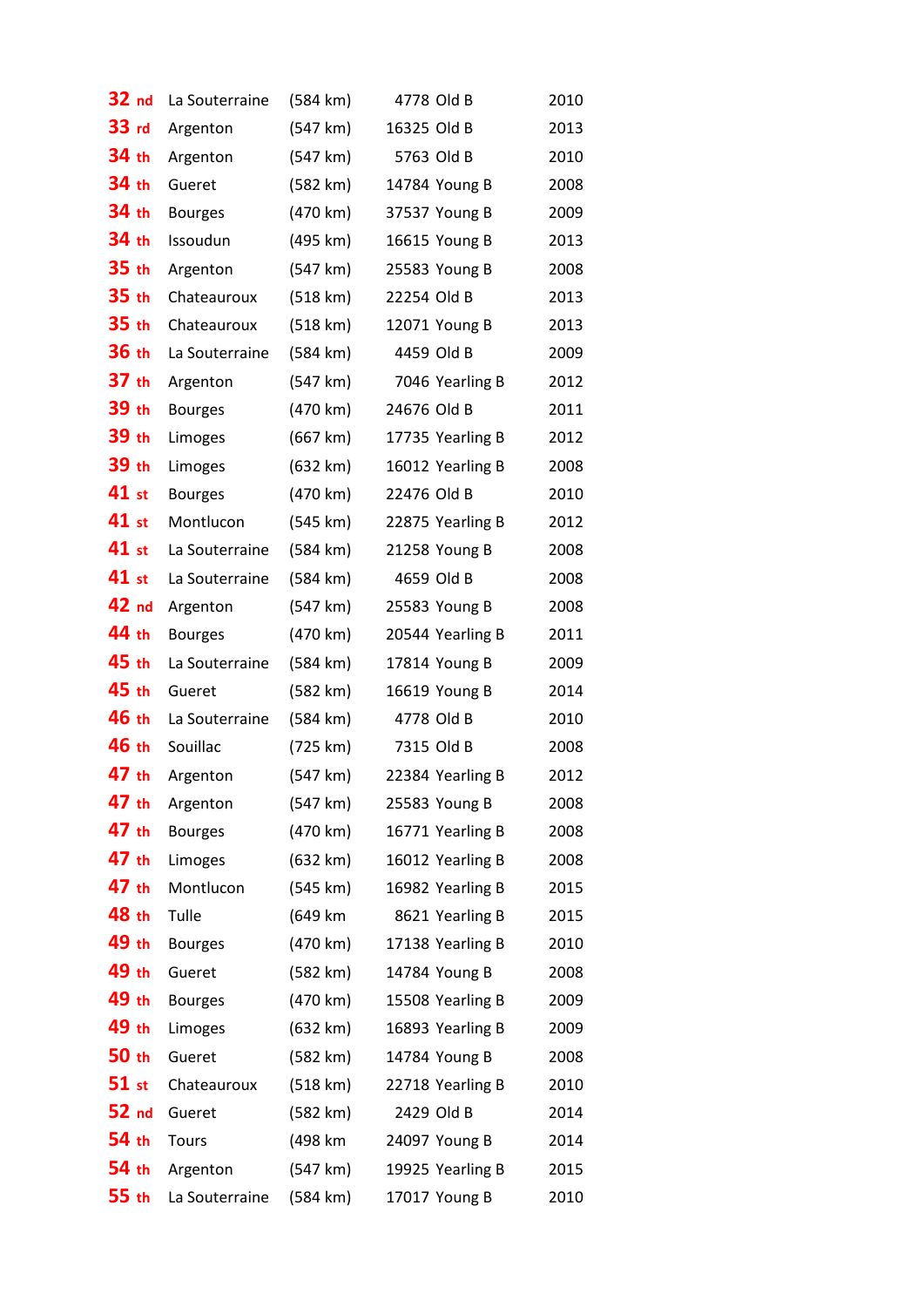| 55 th            | Limoges                 | (632 km) | 16012 Yearling B | 2008 |
|------------------|-------------------------|----------|------------------|------|
| 55 th            | Gueret                  | (582 km) | 15007 Yearling B | 2013 |
| 58 th            | <b>Bourges</b>          | (470 km) | 17138 Yearling B | 2010 |
| 58 th            | La Souterraine          | (584 km) | 16665 Young B    | 2011 |
| 58 th            | <b>Nevers</b>           | (466 km) | 2918 Old B       | 2013 |
| 61 st            | Argenton                | (547 km) | 25583 Young B    | 2008 |
| 61 st            | Argenton                | (547 km) | 19925 Yearling B | 2015 |
| 62 <sub>nd</sub> | <b>Bourges</b>          | (470 km) | 17138 Yearling B | 2010 |
| 62 <sub>nd</sub> | Gueret                  | (582 km) | 2608 Old B       | 2008 |
| 62 <sub>nd</sub> | La Souterraine          | (584 km) | 4659 Old B       | 2008 |
| 63 rd            | La Souterraine          | (584 km) | 4459 Old B       | 2009 |
| 64 th            | Gueret                  | (582 km) | 16262 Yearling B | 2015 |
| 65 th            | La Souterraine          | (584 km) | 3184 Old B       | 2014 |
| 69 th            | Argenton                | (547 km) | 19782 Yearling B | 2011 |
| 69 th            | Souillac                | (725 km) | 7597 Old B       | 2009 |
| 70 th            | Montlucon               | (545 km) | 22875 Yearling B | 2012 |
| 72 <sub>nd</sub> | Argenton                | (547 km) | 23900 Young B    | 2009 |
| 76 th            | Limoges                 | (632 km) | 16893 Yearling B | 2009 |
| 80 th            | Gueret                  | (582 km) | 2636 Old B       | 2009 |
| 80 th            | Gueret                  | (582 km) | 16262 Yearling B | 2015 |
| 82 <sub>nd</sub> | Chateauroux             | (518 km) | 22718 Yearling B | 2010 |
| 82 nd            | Gueret                  | (582 km) | 14784 Young B    | 2008 |
| $83$ rd          | <b>Nevers</b>           | (466 km) | 11579 Young B    | 2013 |
| 84 th            | Argenton                | (547 km) | 7358 Yearling B  | 2010 |
| 84 th            | Chateauroux             | (518 km) | 12071 Young B    | 2013 |
| 84 th            | Montlucon               | (545 km) | 16982 Yearling B | 2015 |
| 85th             | Argenton                | (547 km) | 20383 Young B    | 2011 |
| 86 th            | Argenton                | (547 km) | 5763 Old B       | 2010 |
| 86 th            | La Souterraine (584 km) |          | 3562 Old B       | 2011 |
| 87 th            | <b>Bourges</b>          | (470 km) | 10906 Old B      | 2010 |
| $87$ th          | La Souterraine          | (584 km) | 3562 Old B       | 2011 |
| 87 th            | Gueret                  | (582 km) | 2608 Old B       | 2008 |
| 88 th            | La Souterraine          | (584 km) | 3562 Old B       | 2011 |
| 88 th            | La Souterraine          | (584 km) | 4144 Old B       | 2013 |
| 89 th            | Argenton                | (547 km) | 7358 Yearling B  | 2010 |
| 90 th            | Argenton                | (547 km) | 22384 Yearling B | 2012 |
| 90 th            | <b>Bourges</b>          | (470 km) | 27506 Old B      | 2009 |
| 90 th            | Montlucon               | (545 km) | 19298 Yearling B | 2014 |
| 91 st            | Argenton                | (547 km) | 19782 Yearling B | 2011 |
| 91 st            | Gueret                  | (582 km) | 3415 Old B       | 2012 |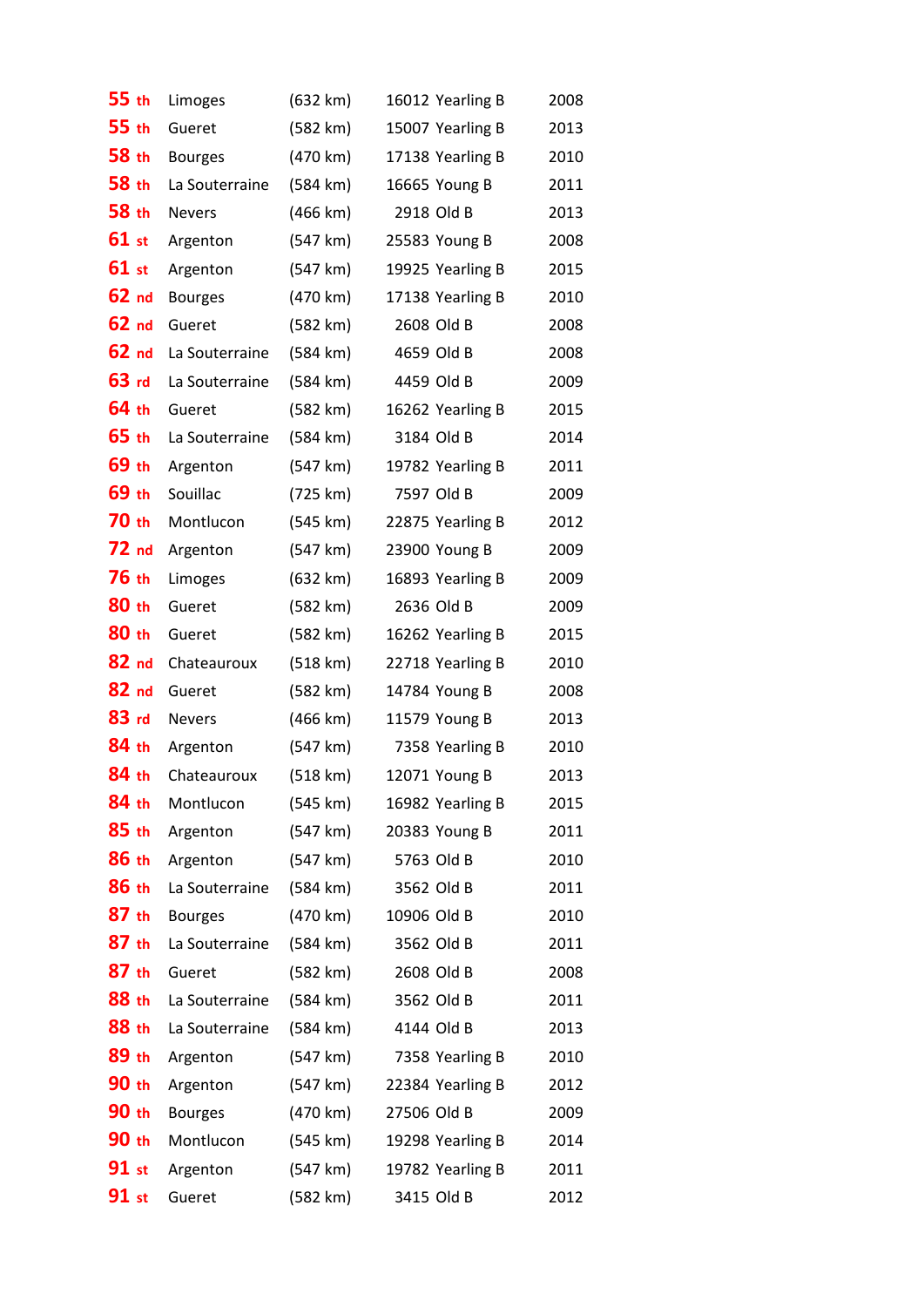| 91 st             | Montlucon      | (545 km)           |             | 21827 Yearling B | 2013 |
|-------------------|----------------|--------------------|-------------|------------------|------|
| 92 nd             | Chateauroux    | (518 km)           |             | 15902 Yearling B | 2012 |
| 92 nd             | <b>Bourges</b> | (471 km)           |             | 24019 Yearling B | 2014 |
| 92 nd             | Chateauroux    | (519 km)           | 18604 Old B |                  | 2015 |
| 93 rd             | Argenton       | (547 km)           | 3501 Old B  |                  | 2011 |
| 95 th             | Montlucon      | (545 km)           |             | 22875 Yearling B | 2012 |
| 95 th             | La Souterraine | (584 km)           |             | 19155 Young B    | 2012 |
| 95 th             | Argenton       | (547 km)           |             | 25583 Young B    | 2008 |
| 95 th             | <b>Bourges</b> | (470 km)           |             | 41783 Young B    | 2008 |
| 95 th             | <b>Bourges</b> | (471 km)           | 19655 Old B |                  | 2013 |
| 95 <sub>th</sub>  | La Souterraine | $(584 \text{ km})$ | 3184 Old B  |                  | 2014 |
| 96 th             | Argenton       | (547 km)           | 5763 Old B  |                  | 2010 |
| <b>96 th</b>      | Montlucon      | (545 km)           | 17865 Old B |                  | 2012 |
| 97 th             | La Souterraine | (584 km)           | 4459 Old B  |                  | 2009 |
| 97 th             | Gueret         | (582 km)           | 12592 Old B |                  | 2013 |
| 97 th             | Issoudun       | (495 km)           |             | 16615 Young B    | 2013 |
| 97 th             | Tulle          | (649 km            |             | 5731 Yearling B  | 2014 |
| 98 th             | Gueret         | (582 km)           | 2608 Old B  |                  | 2008 |
| 98 th             | La Souterraine | (584 km)           |             | 17814 Young B    | 2009 |
| 98 th             | La Souterraine | (584 km)           | 4459 Old B  |                  | 2009 |
| 98 th             | <b>Nevers</b>  | (466 km)           | 2918 Old B  |                  | 2013 |
| 99 th             | <b>Bourges</b> | (470 km)           |             | 37537 Young B    | 2009 |
| 100 th            | Limoges        | (632 km)           |             | 16893 Yearling B | 2009 |
| 100 th            | Chateauroux    | (519 km)           | 1987 Old B  |                  | 2015 |
| $101$ st          | La Chatre      | (535 km)           |             | 21180 Yearling B | 2011 |
| $101$ st          | La Souterraine | (584 km)           | 3562 Old B  |                  | 2011 |
| $101$ st          | La Souterraine | (584 km)           |             | 17814 Young B    | 2009 |
| $103$ rd          | Argenton       | (547 km)           | 11001 Old B |                  | 2011 |
| $103$ rd          | Limoges        | (632 km)           |             | 16012 Yearling B | 2008 |
| $103$ rd          | Tulle          | (649 km            |             | 5731 Yearling B  | 2014 |
| $105$ th          | Gueret         | (582 km)           | 2608 Old B  |                  | 2008 |
| $107$ th          | Argenton       | (547 km)           |             | 22384 Yearling B | 2012 |
| 110 <sub>th</sub> | Issoudun       | (495 km)           |             | 5670 Young B     | 2013 |
| 112 th            | Limoges        | (632 km)           | 6138 Old B  |                  | 2009 |
| 112 th            | Issoudun       | (495 km)           |             | 5670 Young B     | 2013 |
| $114$ th          | Argenton       | (547 km)           |             | 7358 Yearling B  | 2010 |
| $114$ th          | <b>Bourges</b> | (471 km)           |             | 14598 Yearling B | 2012 |
| $115$ th          | Argenton       | (547 km)           | 16325 Old B |                  | 2013 |
| $115$ th          | <b>Brive</b>   | (695 km)           |             | 9049 Yearling B  | 2015 |
| $115$ th          | Argenton       | (547 km)           |             | 19925 Yearling B | 2015 |